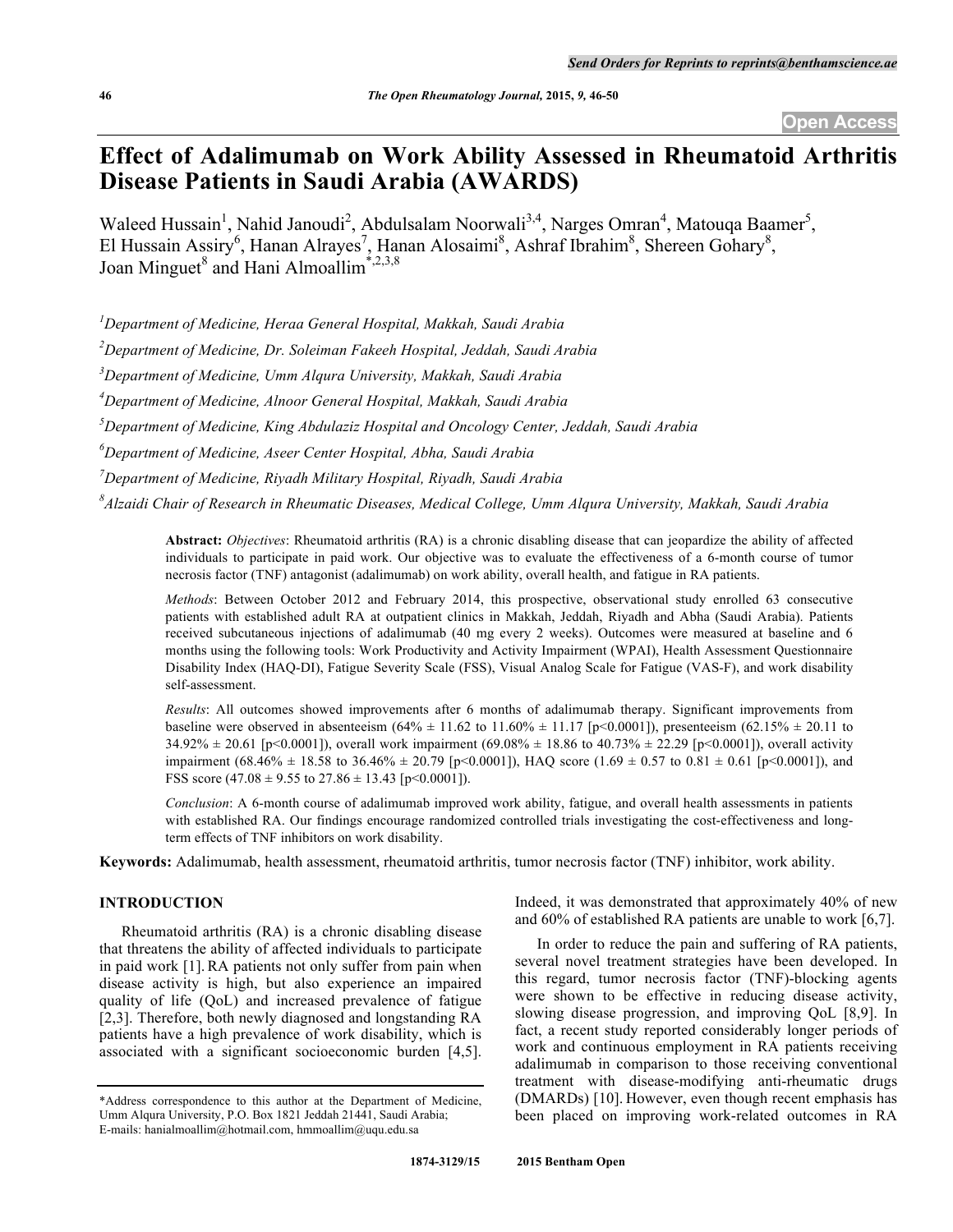patients [11], work ability in those receiving TNF agonists has not been fully investigated.

Recently, progress has been made in measuring work ability in RA patients. Indeed, the Work Productivity and Activity Impairment (WPAI) questionnaire is a validated tool for measuring the effect of RA on both work and nonwork activities [12]. This assessment tool consists of six items that are used to produce percentage scores in four distinct domains (i.e., absenteeism, presenteeism, overall work impairment, and non-work activity impairment). Prior use of this questionnaire has demonstrated that  $a > 7\%$ change in the WPAI score constitutes a minimally important difference (MID) [13]. In addition, work efficiency of RA patients might be affected by fatigue, which can be measured using various self-report assessment tools, including the Fatigue Severity Score (FSS) and the Visual Analog Scale for Fatigue (VAS-F) [14,15]. Moreover, functional disability can be examined using the well-known Health Assessment Questionnaire-Disability Index (HAQ-DI) [16].

In the present study, we have evaluated the impact of adalimumab therapy on work disability among RA patients in Saudi Arabia using assessment tools. We examined the burden of RA with respect to work outcomes and QoL at baseline and after six months of adalimumab treatment. Our findings are of particular interest in the Middle East where there is a lack of data on work disability among those with RA. Thus, our investigation contributes valuable knowledge for improving the outcomes of RA patients in Saudi Arabia and around the world.

# **METHODS**

# **Study Design and Patients**

Between October 2012 and February 2014, this prospective, observational study consecutively enrolled 65 established RA patients. The subjects were recruited from rheumatology outpatient clinics at various hospitals in Makkah, Jeddah, Riyadh and Abha (Saudi Arabia). Patients were eligible if they were working aged (i.e.,  $>18$  and  $< 60$ ) years old), fulfilled the revised 2010 American College of Rheumatology (ACR) criteria for RA [17], displayed inadequate responses to at least two DMARDs, had no history of biological treatment during the preceding 6 months, showed negative results for tuberculosis (i.e., chest x-ray and skin test), and were willing to receive subcutaneous adalimumab injections (40 mg every 2 weeks) for 6 months (i.e., either self-administered or given by a qualified person). Patients with any contraindication to adalimumab treatment as outlined in the latest version of the adalimumab product label and patients with a history of using biologic treatment during the preceding 6 months were excluded from the study. All patients gave written informed consent in accordance with the Declaration of Helsinki, and the local medical ethics committees of the participating sites approved the study.

Adalimumab was prescribed according to the product label. Patients were assessed at baseline (namely, study enrollment) and at approximately 8, 16, and 24 weeks

thereafter. Up to 3 follow-up visits were scheduled for each patient. The timing of these visits occurred at the discretion of the physician, and failure to adhere to the suggested follow-up schedule did not constitute a breach of the protocol. Data regarding concomitant RA medications or other diseases were recorded in the case report form at enrollment and at each follow-up. Adherence to treatment was assessed through direct interviews with patients during these visits. If treatment with adalimumab was interrupted, then the patient was treated and followed as per standard care. When patients withdrew at  $> 3$  months but  $\leq 6$  months after initiating treatment, missing follow-up data was imputed using the last observation carried forward. If the physician decided to permanently discontinue adalimumab before the end of the follow-up period, then the reason(s) for discontinuation and the new RA regimen were documented.

#### **Assessment Tools and Outcomes**

We assessed work disability in RA patients at baseline and after 6 months of adalimumab therapy using the WPAI questionnaire [12]. The questionnaire was adapted for use in the Arabic language as was done in other studies among Saudi population by our group [18]. In addition, we determined the following: 1) percentage of patients achieving an improvement of  $\geq$  7% in the overall WPAI score; 2) mean 6-month changes in scores for WPAI absenteeism, presenteeism, and activity impairment; 3) mean 6-month changes in HAQ-DI scores [16]; and 4) mean 6 month changes in FSS and VAS-F outcomes [14,15]. We also analyzed the percentage of patients who considered themselves to be work disabled due to RA before and after adalimumab treatment based on affirmative responses to the following question: "do you consider yourself work disabled due to RA?"

# **Statistical Analysis**

Data were summarized using the mean, median, standard deviation, maximum, and minimum for continuous variables, whereas categorical variables were presented as frequencies and percentages. Mean 6-month changes in continuous outcomes, including the WPAI overall work impairment domain score, were analyzed using a paired student's t-test when normally distributed, or a Wilcoxon test otherwise. The 6-month change in the percentage of patients who considered themselves as work disabled due to RA was assessed using McNemar's test.

# **RESULTS**

### **Patient Characteristics**

A total of 65 RA patients were enrolled in the study, and the characteristics of these subjects are presented in Table **1**. The majority of these patients were Saudi females. They had a mean age of  $45.96 \pm 14.42$  years old and displayed a mean RA disease duration of approximately 5 years. Moreover, the average body mass index (BMI) of the study participants was  $28.98 \pm 7.27$ , with over one-third of them considered to be overweight or obese. In addition, we found that 9% of the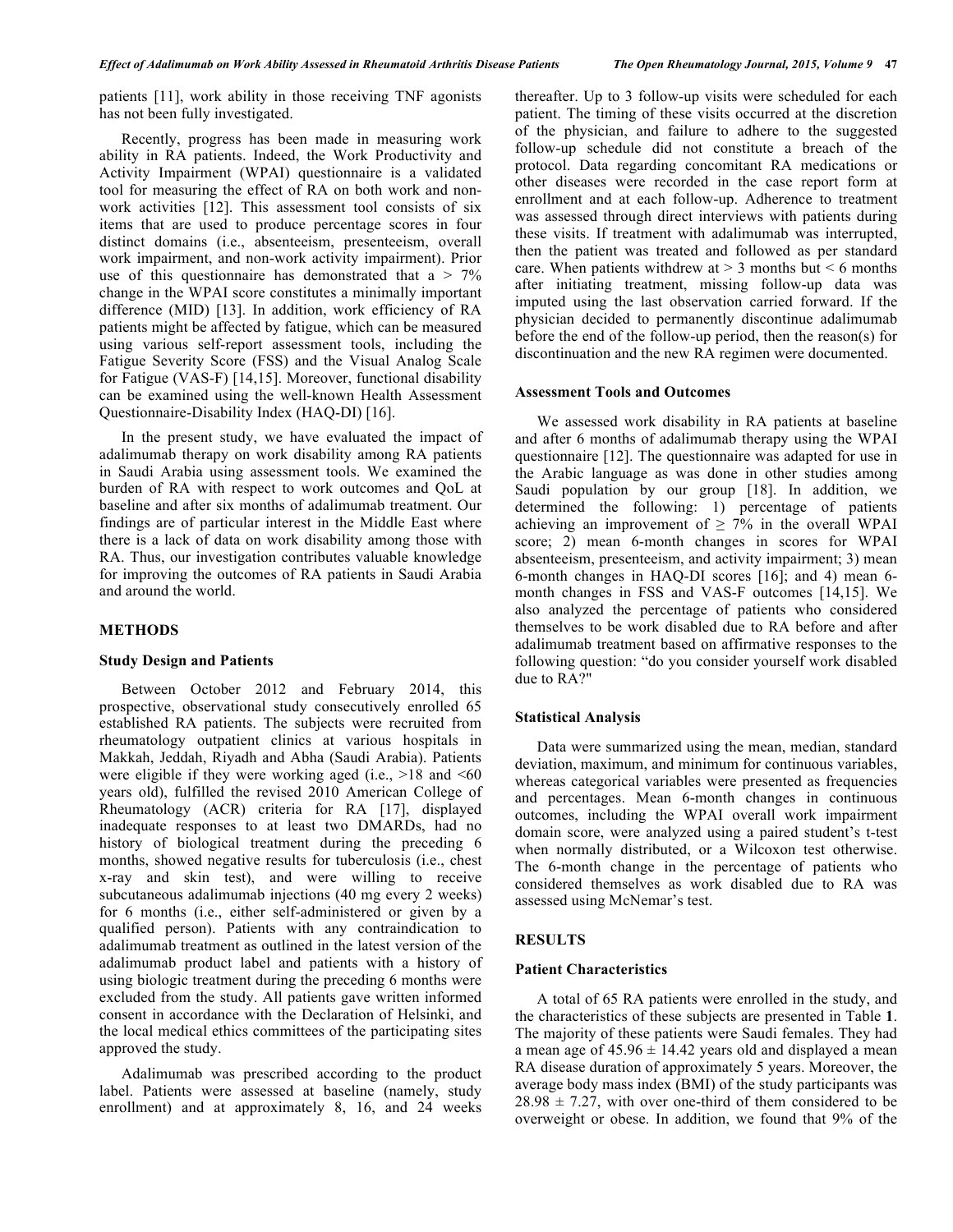patients showed extra-articular manifestations of RA and that almost half presented co-morbidities, including hypertension, osteoarthritis, diabetes mellitus, osteoporosis, and dyslipidemia (19%, 12%, 10%, 7%, and 6%, respectively). Furthermore, these individuals received a mean HAQ-DI score of  $1.69 \pm 0.57$  at baseline, which is consistent with the functional disability experienced by this population.

# **Patient Therapies**

All patients participating in the study were on nonbiological medications for RA prior to the start of adalimumab therapy (Table **1**). Indeed, over half were taking a combination of methotrexate (MTX) and steroids, whereas fewer patients were on DMARDs other than MTX plus steroids or MTX alone (16.4% each). Notably, the mean duration of these non-biological treatments was almost 5 years.

After excluding the possibility of infection, all 65 patients started adalimumab therapy (40 mg subcutaneously, every two weeks for 6 months, pre-filled syringe). However, two patients were prematurely discontinued from adalimumab therapy: one subject lacked efficacy and the other developed a lower respiratory tract infection. Nevertheless, results of their last assessment were included in the results presented here. Thus, the overall adherence of the adalimumab-treated patients in the present study was 96.4%.

**Table 1. Baseline characteristics of patients.**

| Characteristic                                      | All Patients (n=65) |
|-----------------------------------------------------|---------------------|
| Female $(\% )$                                      | 80.3                |
| Saudi (%)                                           | 73.4                |
| Mean Age (years $\pm$ SD)                           | $45.96 \pm 14.42$   |
| Mean disease duration (months $\pm$ SD)             | $64 \pm 61.71$      |
| Mean BMI (score $\pm$ SD)                           | $28.98 \pm 7.27$    |
| Overweight or obese $(\% )$                         | 37.3                |
| Extra-articular RA manifestations (%)               | 9.2                 |
| Hypertension $(\% )$                                | 20.0                |
| Osteoarthritis $(\% )$                              | 12.3                |
| Diabetes $(\% )$                                    | 10.8                |
| Osteoporosis $(\% )$                                | 7.7                 |
| Mean HAQ-DI (score $\pm$ SD)                        | $1.69 \pm 0.57$     |
| Baseline therapies:                                 |                     |
| Prednisone use $(\% )$                              | 70.1                |
| $MTX$ and steroids $(\% )$                          | 53.7                |
| DMARDs other than MTX plus steroids (%)             | 16.4                |
| MTX monotherapy $(\% )$                             | 16.4                |
| DMARDs combination (not including MTX) (%)          | 13.5                |
| Duration of non-biological therapy (years $\pm$ SD) | 4.63(5.42)          |

Legend: SD, standard deviation, BMI, body mass index; RA, rheumatoid arthritis; HAQ-DI, Health Assessment Questionnaire-Disability Index; MTX, methotrexate; DMARDS, disease-modifying anti-rheumatic drugs.

#### **Work Ability and Fatigue Assessments in RA Patients**

Outcomes of the various assessment tools employed in this study are presented in Table **2**. The WPAI questionnaire revealed that absenteeism was almost halved following 6 months of adalimumab treatment in our patients (p<0.0001). In this regard, work hours missed due to RA or other reasons also decreased significantly (Table **2**). Moreover, there was a significant improvement in presenteeism after therapy (p<0.0001), with RA patients showing reductions in the degree to which their disease impacted both work and nonwork activities. Indeed, overall work impairment improved substantially from baseline (p<0.0001), with 79.1% of patients achieving clinically meaningful progress. Also, the percentage of overall activity impairment was significantly reduced following adalimumab treatment (p<0.0001). Additionally, the degree of functional disability (HAQ-DI) and fatigue (FSS) were found to improve significantly from baseline (both p<0.0001). Notably, 81.5% of patients achieved clinically meaningful decreases in fatigue, while 73.8% of them displayed a status of minimal or no fatigue. Finally, we observed no significant changes in VAS-F scores.

# **DISCUSSION**

Patient-reported outcomes for evaluating the treatment of chronic conditions, such as RA, are gaining importance, as these evaluations are increasingly required by regulatory agencies [19-21]. Thus, we have used various patient assessment tools to demonstrate that a 6-month course of adalimumab significantly improved work ability, fatigue, and overall functional disability in patients with established RA in Saudi Arabia. Importantly, we observed high adherence rates in our patient cohort, which was probably driven by the positive outcomes and the short duration of follow-up. In this regard, the 6-month study duration was decided based on previous data, which indicated that the largest improvement for all outcome measurements was gained in the first 6 months of adalimumab treatment and was sustained in later follow-ups [22].

Our findings have indicated that significant improvement was achieved in all work ability domains after relatively short-term use of biological therapy, which is in agreement with published clinical trial data [22]. Combination therapy with DMARDs may have added benefit on our findings as shown in other studies [23]. Nevertheless, it is difficult to demonstrate an increased rate of paid employment following short-term treatment. Indeed, obtaining work can be influenced by various contributing factors (individual, environmental, and social) as well as work-related characteristics (nature of work, the workplace, and work policies) [24]. In addition, it was found that patients with longstanding RA were less likely to improve employability after effective treatment than those with early disease [7]. This fact could have influenced our results since our patients exhibited mean disease duration of approximately 5 years prior to adalimumab therapy. Indeed, such an effect on work disability could result from increased structural damage and comorbidity in late disease, whereas the role of disease activity on work disability could be reversed in early disease [23, 25, 26]. For this reason, the current objective of RA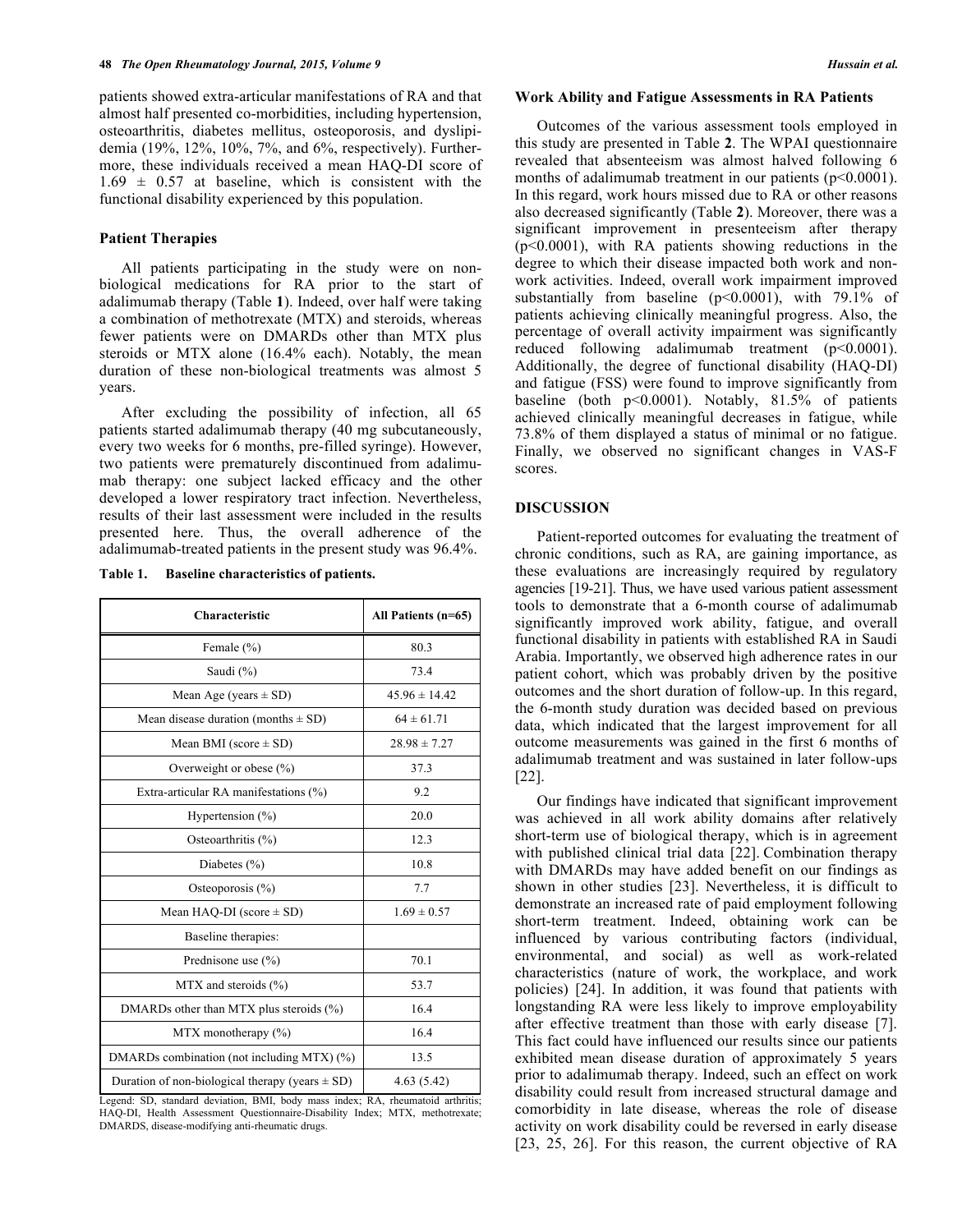| Parameter                                  | Baseline (Mean $\pm$ SD) | 6-Months Therapy (Mean $\pm$ SD) | p-Value  |
|--------------------------------------------|--------------------------|----------------------------------|----------|
| Absenteeism $(\% )$                        | $21.64 \pm 11.62$        | $11.60 \pm 11.17$                | < 0.0001 |
| Hours missed due to RA                     | $24.35 \pm 12.31$        | $11.01 \pm 10.63$                | < 0.0001 |
| Hours missed for other reasons             | $3.03 \pm 1.55$          | $2.65 \pm 1.47$                  | 0.008    |
| Presenteeism $(\% )$                       | $62.15 \pm 20.11$        | $34.92 \pm 20.61$                | < 0.0001 |
| Degree of RA-affected productivity at work | $6.31 \pm 1.89$          | $3.49 \pm 2.078$                 | < 0.0001 |
| Degree of RA-affected non-work activities  | $6.95 \pm 1.68$          | $3.65 \pm 2.095$                 | < 0.0001 |
| Overall work impairment (%)                | $69.08 \pm 18.86$        | $40.73 \pm 22.29$                | < 0.0001 |
| Overall activity impairment (%)            | $68.46 \pm 18.58$        | $36.46 \pm 20.79$                | < 0.0001 |
| HAO-DI score                               | $1.69 \pm 0.57$          | $0.81 \pm 0.61$                  | < 0.0001 |
| FSS score                                  | $47.08 \pm 9.55$         | $27.86 \pm 13.43$                | < 0.0001 |
| VAS-F score                                | $5.35 \pm 1.86$          | $4.52 \pm 2.62$                  | 0.079    |

**Table 2. WPAI, HAQ-DI, FSS, and VAS-F outcomes before and after adalimumab therapy.**

Legend: WPAI, Work Productivity and Activity Impairment; HAQ-DI, Health Assessment Questionnaire-Disability Index; RA, rheumatoid arthritis; FSS, Fatigue Severity Score; VAS-F, Visual Analog Scale for Fatigue.

treatment is to induce remission as soon as possible in order to prevent any structural damage and disability. In this respect, a previous 2-year study revealed that patients receiving adalimumab worked for a longer duration than did those treated with DMARDs [10]. Therefore, our study, along with others, highlights the importance of early and comprehensive control of RA to maintain work ability. Notably, effective early treatment, which is becoming increasingly feasible, can avoid the need for later initiatives to facilitate re-employment of RA patients.

Our results also demonstrated that adalimumab had a beneficial effect on general fatigue. However, even though the FSS questionnaire revealed a clinically relevant improvement in the fatigue of adalimumab-treated RA patients, the VAS-F assessment did not. While the reason for this discrepancy remains unclear, our positive findings obtained with the FSS questionnaire are in agreement with results from a randomized clinical trial using the Functional Assessment of Chronic Illness Therapy fatigue scale [27].

This study presented some limitations. Indeed, the small sample size may not have been adequate for drawing significant conclusions. Moreover, this study did not include a control arm in order to confirm the specificity of the adalimumab effect. In addition, longer follow-up may be needed to confirm the long-term effects of this treatment strategy on work ability and fatigue. In this regard, controlled studies evaluating more patients with a longer follow-up are needed to demonstrate the long-term effects of adalimumab on work disability, as well as the potential costeffectiveness of TNF inhibitors.

# **CONCLUSION**

In this study, we have shown that work ability, functional disability, and fatigue improved after 6 months of adalimumab therapy in patients with established RA. To translate work ability into actual employment, there is a need to apply early and comprehensive disease control measures in order to maintain work ability and avoid the need for reemployment. Given the importance of improving work

ability in patients with RA, and the results of this study, new trials on TNF inhibitors should consider including work ability assessments and fatigue scales as relevant outcomes for RA patients.

# **CONFLICT OF INTEREST**

The authors confirm that this article content has no conflict of interest.

# **ACKNOWLEDGEMENTS**

We would like to thank the members of the Patient Support Program (Amira Farid, Samar Elwy, Nadeen Gebril, Rania Bassiony, Hoda Azzam, Enas Abdeldaim, Heba Bakir) for their help with the conduct of this study.

#### **DISCLOSURES/FUNDING SOURCES**

This study was supported by grants from AbbVie and Alzaidi Chair of Research in Rheumatic Diseases at Umm Alqura University, Makkah, Saudi Arabia. However, these funding sources had no involvement in the design of the study or the collection, analysis, and interpretation of data. Moreover, they did not influence the writing of the report or the decision to submit for publication.

#### **REFERENCES**

- [1] Burton W, Morrison A, Maclean R, Ruderman E. Systematic review of studies of productivity loss due to rheumatoid arthritis. Occup Med (Lond) 2006; 56(1): 18-27.
- [2] Suurmeijer TP, Waltz M, Moum T, *et al*. Quality of life profiles in the first years of rheumatoid arthritis: results from the EURIDISS longitudinal study. Arthritis Rheum 2001; 45(2): 111-21.
- [3] Mancuso CA, Rincon M, Sayles W, Paget SA. Psychosocial variables and fatigue: a longitudinal study comparing individuals with rheumatoid arthritis and healthy controls. J Rheumatol 2006; 33(8): 1496-502.
- [4] Maetzel A, Li LC, Pencharz J, Tomlinson G, Bombardier C. The economic burden associated with osteoarthritis, rheumatoid arthritis, and hypertension: a comparative study. Ann Rheum Dis 2004; 63(4): 395-401.